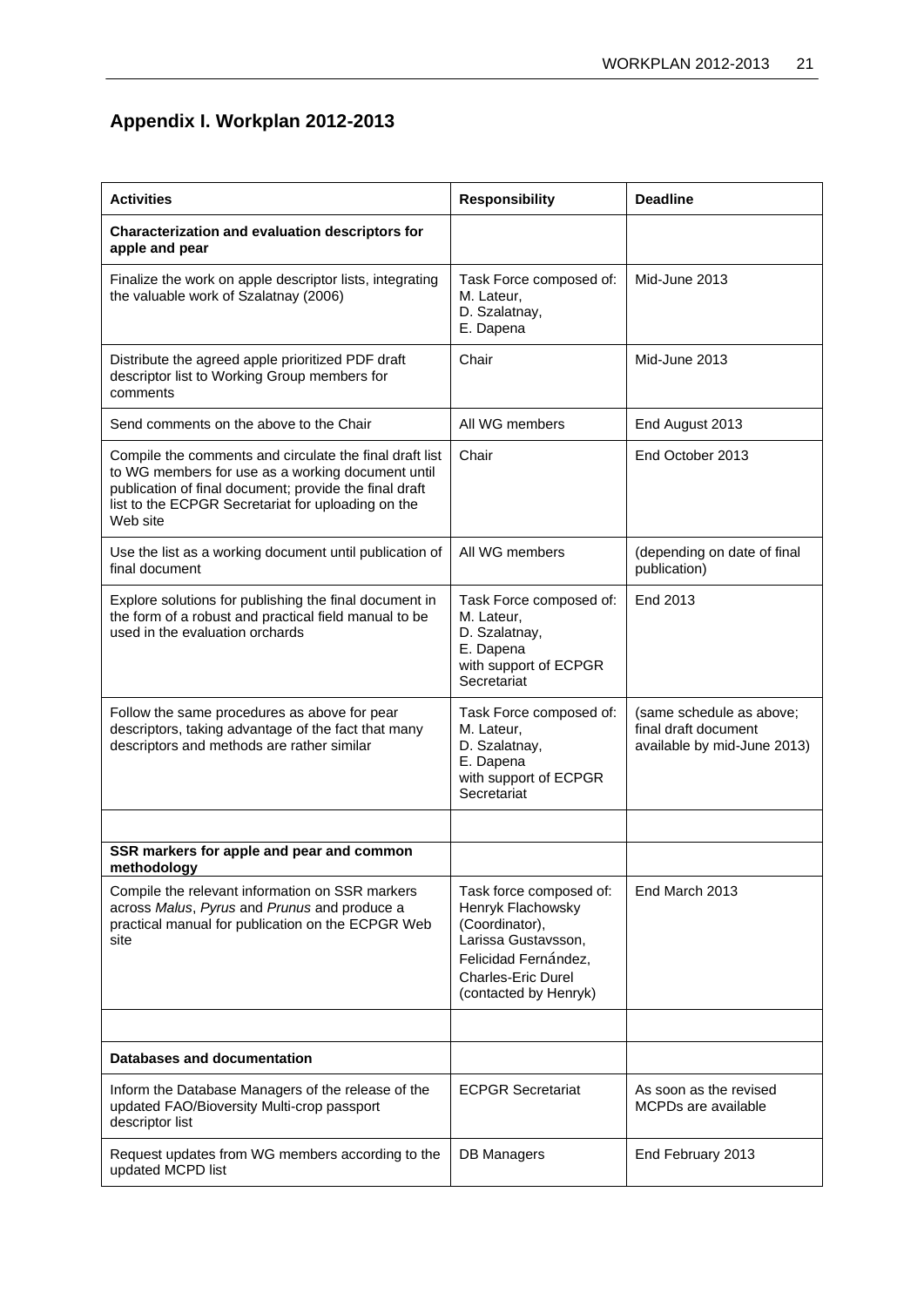| <b>Activities</b>                                                                                                                                                                                                                                                                                      | <b>Responsibility</b>                                                            | <b>Deadline</b>   |
|--------------------------------------------------------------------------------------------------------------------------------------------------------------------------------------------------------------------------------------------------------------------------------------------------------|----------------------------------------------------------------------------------|-------------------|
| Supply updated accession lists through appropriate<br>channels to the Malus and Pyrus CCDBs and to<br><b>EURISCO</b>                                                                                                                                                                                   | All WG members                                                                   | End April 2013    |
| Finalize the upgrading of the Pyrus Database<br>according to the structure of the new Prunus<br>Database                                                                                                                                                                                               | Chair and INRA-<br>Bordeaux (Teresa<br><b>Barreneche and Emilie</b><br>Balsemin) | End June 2013     |
|                                                                                                                                                                                                                                                                                                        |                                                                                  |                   |
| European Fruit books' pomologies                                                                                                                                                                                                                                                                       |                                                                                  |                   |
| Circulate the list of pomological references to WG<br>members for comment and addition of further<br>references and Web links to available texts                                                                                                                                                       | Chair                                                                            | End February 2013 |
| Send replies to Chair                                                                                                                                                                                                                                                                                  | WG members                                                                       | End April 2013    |
| Send the finalized list to the ECPGR Secretariat for<br>uploading on the Malus/Pyrus WG's Web site                                                                                                                                                                                                     | Chair                                                                            | End May 2013      |
| Integrate pomological reference list into the Central<br>Crop Databases to be used for referencing cultivar<br>names                                                                                                                                                                                   | Chair and DB Managers                                                            | End June 2013     |
|                                                                                                                                                                                                                                                                                                        |                                                                                  |                   |
| <b>Synonyms</b>                                                                                                                                                                                                                                                                                        |                                                                                  |                   |
| Workplan for apple and pear                                                                                                                                                                                                                                                                            |                                                                                  |                   |
| Make the link between Brogdale's synonym DB and<br>the last version of the ECPGR Malus Database and<br>match all the information                                                                                                                                                                       | Malus DB Manager                                                                 | End March 2013    |
| Add "preferred name" to the synonym list with the link<br>to the referenced literature compiled by Jacobus<br><b>Bosschaerts</b>                                                                                                                                                                       | Malus and Pyrus DB<br>Managers                                                   | End March 2013    |
| Add as far as possible the literature source for each<br>already existing synonym name                                                                                                                                                                                                                 | Pyrus DB Manager                                                                 | End March 2013    |
| Add the most probable historical country of origin and<br>the most probable date of raising                                                                                                                                                                                                            | Malus and Pyrus DB<br>Managers                                                   | End March 2013    |
| Send back to the curators their respective lists of<br>apple and pear accessions extracted from the last<br>version of the ECPGR DBs with the added synonyms<br>list, asking the curators to check and validate their list<br>and provide a ranking of synonym names as follows:                       | Malus and Pyrus DB<br>Managers                                                   | End April 2013    |
| $1 =$ Preferred name<br>2 = Useful or commonly used synonym<br>3 = No longer used or never heard-of synonym<br>name<br>$4$ = Wrong synonym, as checked and confirmed<br>by local experts. If possible, provide the literature<br>source or the link of this "false" synonym to the<br>right cultivars. |                                                                                  |                   |
| Provide responses of ranking to the DB Managers                                                                                                                                                                                                                                                        | Curators                                                                         | End June 2013     |